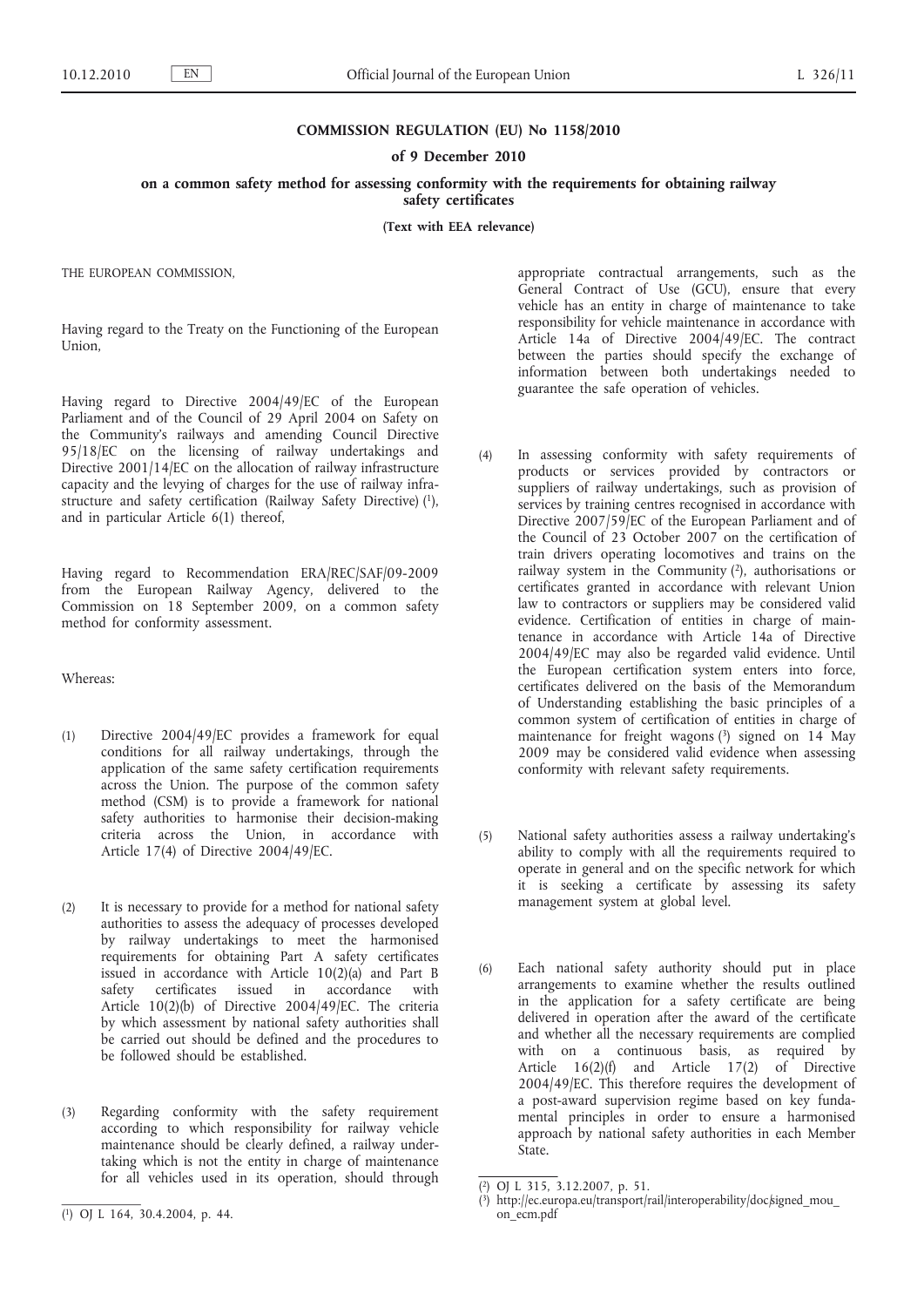(7) The measures provided for in this Regulation are in accordance with the opinion of the Committee referred to in Article 27(1) of Directive 2004/49/EC,

#### HAS ADOPTED THIS REGULATION:

## *Article 1*

## **Subject-matter**

This Regulation establishes a common safety method (CSM) for assessing conformity with requirements for obtaining safety certificates as referred to in Article 6(3)(b) of Directive 2004/49/EC.

The CSM includes:

- (a) a procedure and criteria for assessing applications by railway undertakings for safety certificates as referred to in Article 10(2) of Directive 2004/49/EC, as set out in Annexes I, II and III to this Regulation;
- (b) principles for supervising compliance with the requirements of Directive 2004/49/EC after the national safety authority has granted the certificate, as set out in Annex IV to this Regulation.

## *Article 2*

### **Definitions**

For the purposes of this Regulation, the following definition shall apply: 'supervision' means the arrangements put in place by the national safety authority to oversee safety performance after it has granted a safety certificate.

## *Article 3*

## **Procedures for assessing applications**

1. When examining applications for both Part A and Part B safety certificates submitted after the entry into force of this Regulation, national safety authorities shall apply the procedure set out in Annex I to this Regulation for assessing their conformity with requirements in Directive 2004/49/EC. National safety authorities shall use the assessment criteria set out in Annex II to this Regulation for safety certificates issued in accordance with Article 10(3) of Directive 2004/49/EC and those contained in Annex III to this Regulation for safety certificates issued in accordance with Article 10(4) of Directive 2004/49/EC. These criteria shall also be used in case of renewal of safety certificates in accordance with Article 10(5) of Directive 2004/49/EC.

2. During assessment, national safety authorities may accept commitments by applicants that they will manage risks through the use of contracts with third parties. The contracts shall also specify the exchange of information needed to ensure the safe operation of vehicles, especially in the areas relating to managing maintenance.

Products or services provided by contractors or suppliers to railway undertakings shall be presumed to conform to safety requirements if the contractors, suppliers or products are certified in accordance with relevant certification schemes established under Union legislation, for the provision of such products and services.

## *Article 4*

## **Supervision**

After granting a safety certificate, national safety authorities shall, for both Part A and Part B safety certificates, supervise railway undertakings' continued application of their safety management system and shall apply the principles for supervision set out in Annex IV.

#### *Article 5*

## **Entry into force**

This Regulation shall enter into force on the twentieth day following that of its publication in the *Official Journal of the European Union*.

This Regulation shall be binding in its entirety and directly applicable in all Member States.

Done at Brussels, 9 December 2010.

*For the Commission The President* José Manuel BARROSO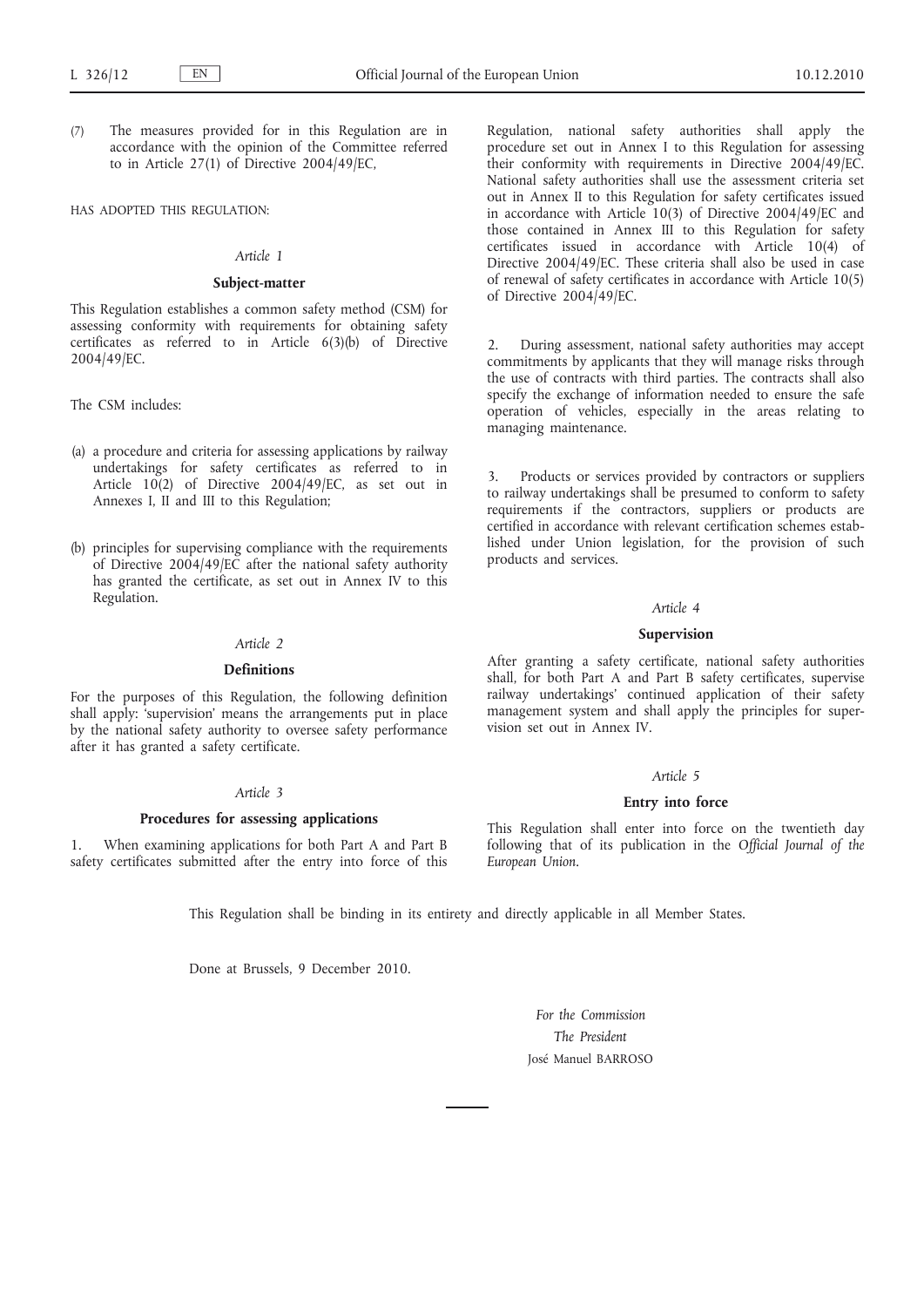## *ANNEX I*

## **Procedure for assessing conformity with requirements for obtaining safety certificates to be issued in accordance with Article 10(2)(a) and (b) of Directive 2004/49/EC**

- 1. The procedures that a national safety authority puts in place to receive and assess applications and to award safety certificates shall be built upon the following framework principles.
	- (a) Setting up and reviewing the assessment process

National safety authorities shall develop structured and auditable processes to be undertaken by suitably competent persons. They shall scrutinise applications against the assessment criteria for safety management systems set out in Annex II and III. They shall record and give reasons for all decisions. The national safety authority's overall assessment process shall be periodically internally reviewed and continuously improved to secure its continued effectiveness and efficiency.

(b) Quality of the assessment process

National safety authorities shall monitor the quality of their own performance at key stages in the processing of applications for safety certificates.

(c) Scope of the assessment

The assessment shall be at management-system level and process-driven. Where scrutiny reveals shortcomings, the national safety authority may exercise discretion and, depending on the nature and seriousness of the nonconformity, shall outline the points which need to be enhanced. Ultimately, the national safety authority shall exercise its power to reject an application.

The assessment shall be:

- appropriate to the risks, character and extent of operations of the applicant;
- based on judgments of the railway undertaking's overall ability to operate safely as described in its safety management system.
- (d) Timing of the assessment

National safety authorities shall complete the assessment within the time period required by Article 12 of Directive 2004/49/EC whilst ensuring that the evidence provided by the applicant is sufficiently examined. The national safety authority shall inform railway undertakings of issues of major concern as early as practically possible during the assessment phase.

(e) Decision making during the assessment

A decision to accept or reject an application for a safety certificate or authorisation shall be based on the evidence provided by the applicant and on whether compliance with the relevant requirements has been shown or not.

- 2. The national safety authority shall assess whether the application for a safety certificate complies with Commission Regulation (EC) No 653/2007 (1).
- 3. In particular, the national safety authority shall assess whether the attached summary of the safety management system manual allows an initial judgment on the quality and appropriateness of the safety management system and shall decide in which areas further information is necessary. The national safety authority may, as part of this request for more information, seek as much detailed information as it deems reasonably necessary to help its assessment of the application.
- 4. When granting a safety certificate, compliance of the applicant's safety management system with the assessment criteria shall be documented in relation to each assessment criterion.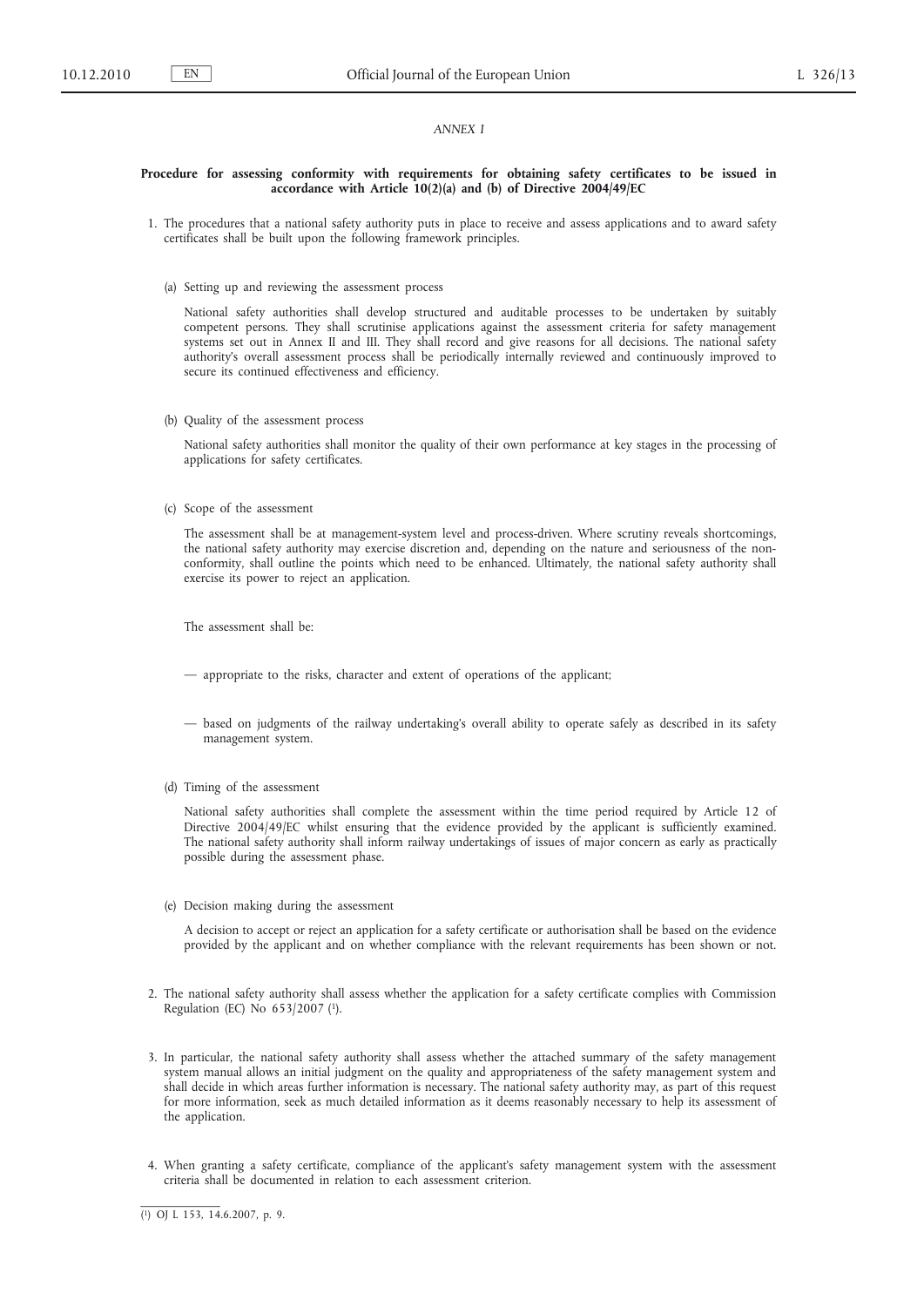- 5. When identifying a point of query or possible non-compliance, the national safety authority shall be specific and help the applicant to understand the level of detail expected in the response. To do this it shall:
	- (a) refer accurately to the relevant criteria and ensure that the applicant has understood clearly the identified areas of non-compliance;
	- (b) identify the relevant part of related regulations, rules, and standards;
	- (c) state why the assessment criterion is not met;
	- (d) agree on further commitments, information and any supporting evidence to be provided, as required by the level of detail of the criterion, and specify both the action required by the applicant to rectify the deficiency and the timeframe for compliance;
	- (e) specify areas which could be subject to further scrutiny through supervision after the award of the certificate.
- 6. If a railway undertaking applies for both Part A and Part B safety certificates at the same time, the national safety authority shall ensure that the Part A certificate is granted first or that both certificates are granted together as provided for in Regulation (EC) No 653/2007. Nevertheless, national safety authorities shall define a procedure for how to use the application form (in particular, the front page for the Annexes) if a new application is made for both certificates at the same time.
- 7. The general framework procedures in place for assessing applications for safety certificates shall also apply to applications for safety certificates as referred to in Article 10(2)(b) of Directive 2004/49/EC.
- 8. A national safety authority's assessment of an application for a safety certificate as referred to in Article 10(2)(b) Directive 2004/49/EC shall only apply to a railway undertaking's ability to comply with the requirements needed to operate on the specific network for which it is seeking a certificate by using the procedures it has established to obtain a Part A certificate.
- 9. These assessment criteria are based on showing that the results of applying the procedures or processes to manage operation on a specific network have been documented and the commitment to implement them has been made. Hence in order to check whether the criteria have been met, the national safety authority may request that the railway undertaking submit a sample of the documentation it plans to use.
- 10. National safety authorities shall cooperate to address issues of non-compliance with the Part B assessment criteria or to deal with queries on the Part B application. A national safety authority assessing a Part B application shall liaise with the national safety authority that issued Part A to discuss and agree what action, if any, each one will take to ensure compliance with the Part B assessment criteria.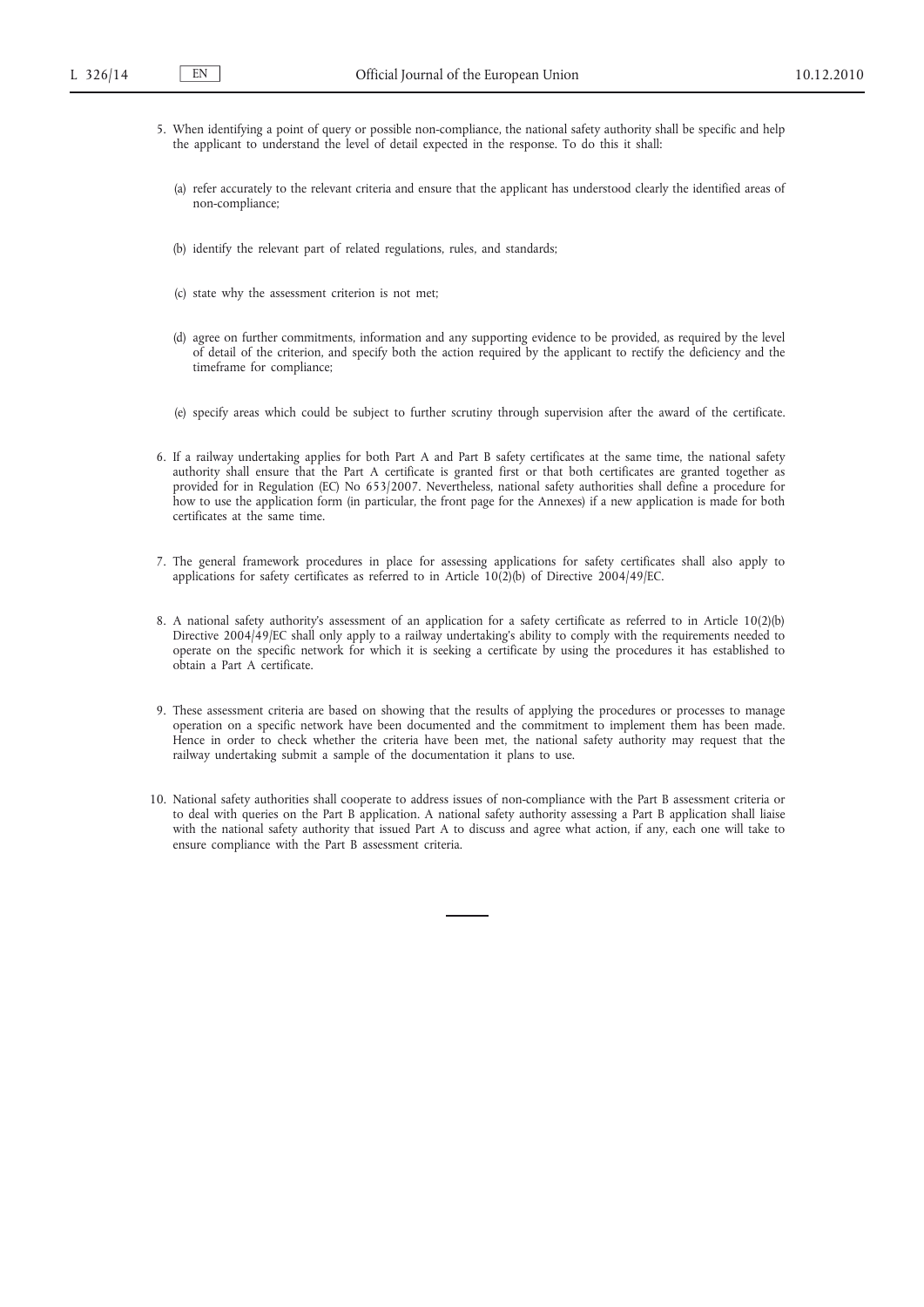#### *ANNEX II*

#### **Criteria for assessing conformity with the requirements for obtaining safety certificates to be issued in accordance with Article 10(2)(a) of Directive 2004/49/EC related to the railway undertaking's safety management system as described in Article 9 and Annex III of that Directive**

- A. RISK CONTROL MEASURES FOR ALL RISKS ASSOCIATED WITH THE ACTIVITY OF THE RAILWAY UNDER-TAKING (1)
- A.1 There are procedures put in place to identify risks associated with railway operations, including those directly arising from work activities, job design or workload and the activities of other organisations/persons.
- A.2 There are procedures in place to develop and put in place risk control measures.
- A.3 There are procedures in place to monitor the effectiveness of risk control arrangements and to implement changes when required.
- A.4 There are procedures in place to recognise the need to work together with other entities (such as the infrastructure manager, railway undertakings, the manufacturer, the maintenance supplier, the entity in charge of maintenance, the railway vehicle keeper, the service provider and the procurement entity), where appropriate, on issues where they have shared interfaces that are likely to affect the putting in place of adequate risk control measures in accordance with Article 4(3) of Directive 2004/49/EC.
- A.5 There are procedures for agreed documentation and communication with the relevant entities including the identification of roles and responsibilities of each participating organisation and the specifications for information exchanges.
- A.6 There are procedures to monitor the effectiveness of these arrangements and to implement changes when required.
- B. RISK CONTROL RELATED TO THE SUPPLY OF MAINTENANCE AND MATERIAL (2)
- B.1 There are procedures to derive maintenance requirements/standards/processes from safety data and from the assignment of rolling stock.
- B.2 There are procedures to adapt maintenance intervals according to the type and extent of service performed and/or data from rolling stock.
- B.3 There are procedures to ensure that the responsibility for maintenance is clearly defined, to identify the competencies required for maintenance posts and to allocate appropriate levels of responsibility.
- B.4 There are procedures to collect information on malfunctions and defects arising from day-to-day operation and to report them to those responsible for maintenance.
- B.5 There are procedures to identify and report risks arising from defects and construction non-conformities or malfunctions throughout the lifecycle to interested parties.
- B.6 There are procedures to verify and control the performance and results of maintenance to ensure that they comply with corporate standards.
- C. RISK CONTROL RELATED TO THE USE OF CONTRACTORS AND CONTROL OF SUPPLIERS (3)
- C.1 There are procedures to verify the competence of contractors (including subcontractors) and suppliers.
- C.2 There are procedures to verify and control the safety performance and results of all contracted services and products supplied either by the contractor or supplier to ensure that they comply with the requirements set out in the contract.

<sup>(</sup> 1) Article 9(2) of Directive 2004/49/EC.

<sup>(</sup> 2) Article 9(2) of Directive.2004/49/EC.

<sup>(</sup> 3) Article 9(2) of Directive 2004/49/EC.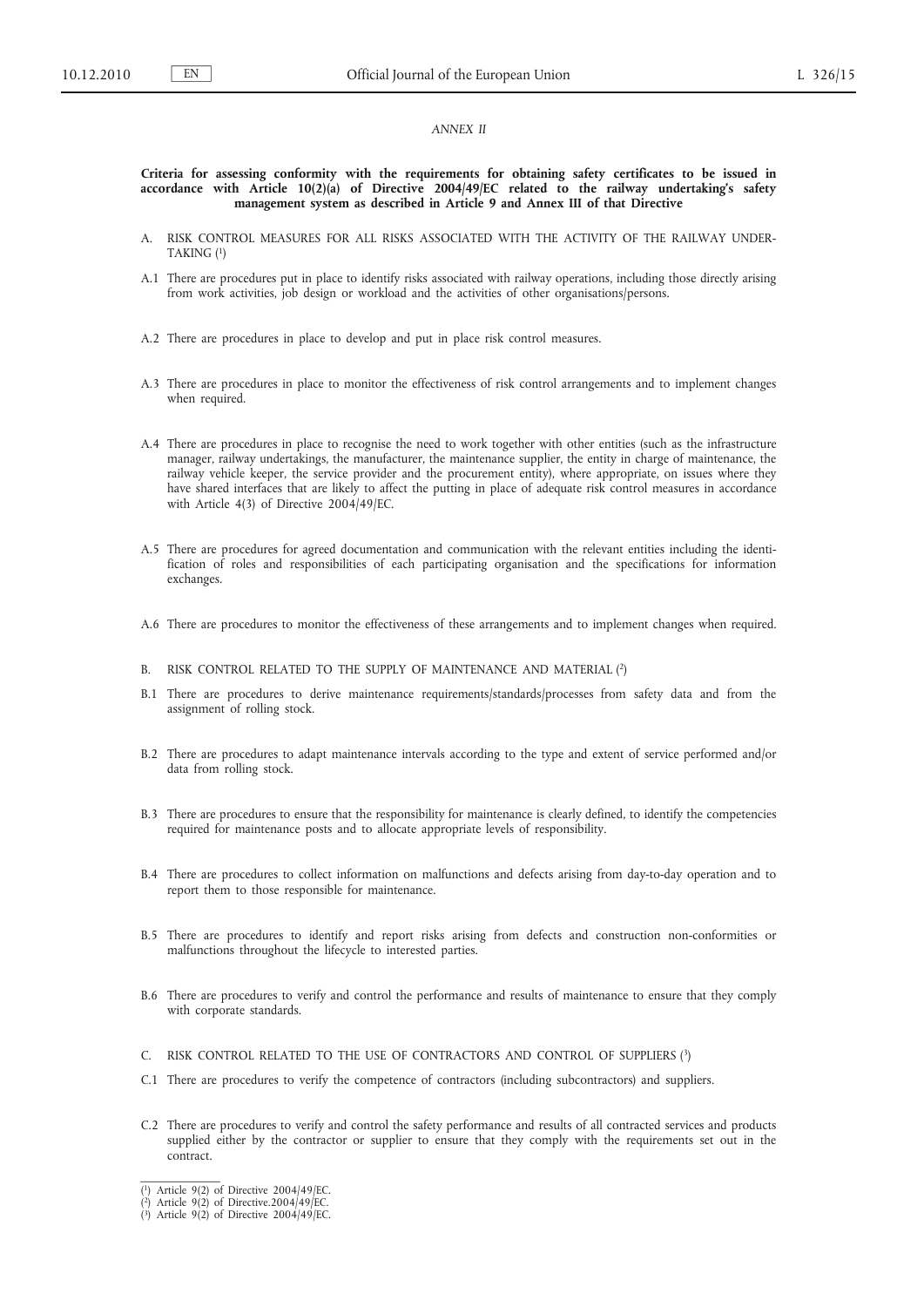- C.3 Responsibilities and tasks relating to railway safety issues are clearly defined, known and allocated between the contracting partners and among all other interested parties.
- C.4 There are procedures to ensure traceability of safety-related documents and contracts.
- C.5 There are procedures to ensure that safety tasks, including the exchange of safety-related information, are performed by the contractors or the supplier according to relevant requirements set out in the contract.
- D. RISKS ARISING FROM THE ACTIVITIES OF OTHER PARTIES EXTERNAL TO THE RAILWAY SYSTEM (1)
- D.1 There are procedures to identify potential risks from parties external to the railway system where appropriate and reasonable.
- D.2 There are procedures to establish control measures to mitigate the risks identified under D1 insofar as the responsibilities of the applicant are concerned.
- D.3 There are procedures to monitor the effectiveness of the measures identified under D2 and implement changes where appropriate.
- E. DOCUMENTATION OF THE SAFETY MANAGEMENT SYSTEM
- E.1 There is a description of the activity that makes clear the type, extent and risk of operation.
- E.2 There is a description of the structure of the safety management system, including the allocation of roles and responsibilities.
- E.3 There is a description of safety management system procedures required by Article 9 and Annex III of Directive 2004/49/EC consistent with the type and extent of services operated.
- E.4 Safety-critical processes and tasks relevant to the type of activity/service are listed and briefly described.
- F. DISTRIBUTION OF RESPONSIBILITIES (2)
- F.1 There is a description of how coordination of safety management system activities across the organisation is ensured, based on proven knowledge and lead responsibility at management level.
- F.2 There are procedures to ensure that staff with delegated responsibilities within the organisation have the authority, competence and appropriate resources to fulfil their duty.
- F.3 Safety-related areas of responsibility, and the distribution of responsibilities to specific functions associated with them, together with their interfaces, are clearly defined.
- F.4 There is a procedure to ensure that safety tasks are clearly defined and delegated to staff with appropriate competence.
- G. SECURING CONTROL BY THE MANAGEMENT ON DIFFERENT LEVELS (3)
- G.1 There is a description of how responsibilities are allocated for each safety-related process throughout the organisation.
- G.2 There is a procedure for regular monitoring of task performance assured by the line management chain that must intervene if the tasks are not being properly performed.
- G.3 There are procedures to identify and manage the impact of other management activities on the safety management system.

<sup>(</sup> 1) Article 9(2) of Directive 2004/49/EC.

<sup>(</sup> 2) Annex III to Directive 2004/49/EC, point 1. ( 3) Annex III to Directive 2004/49/EC, point 1.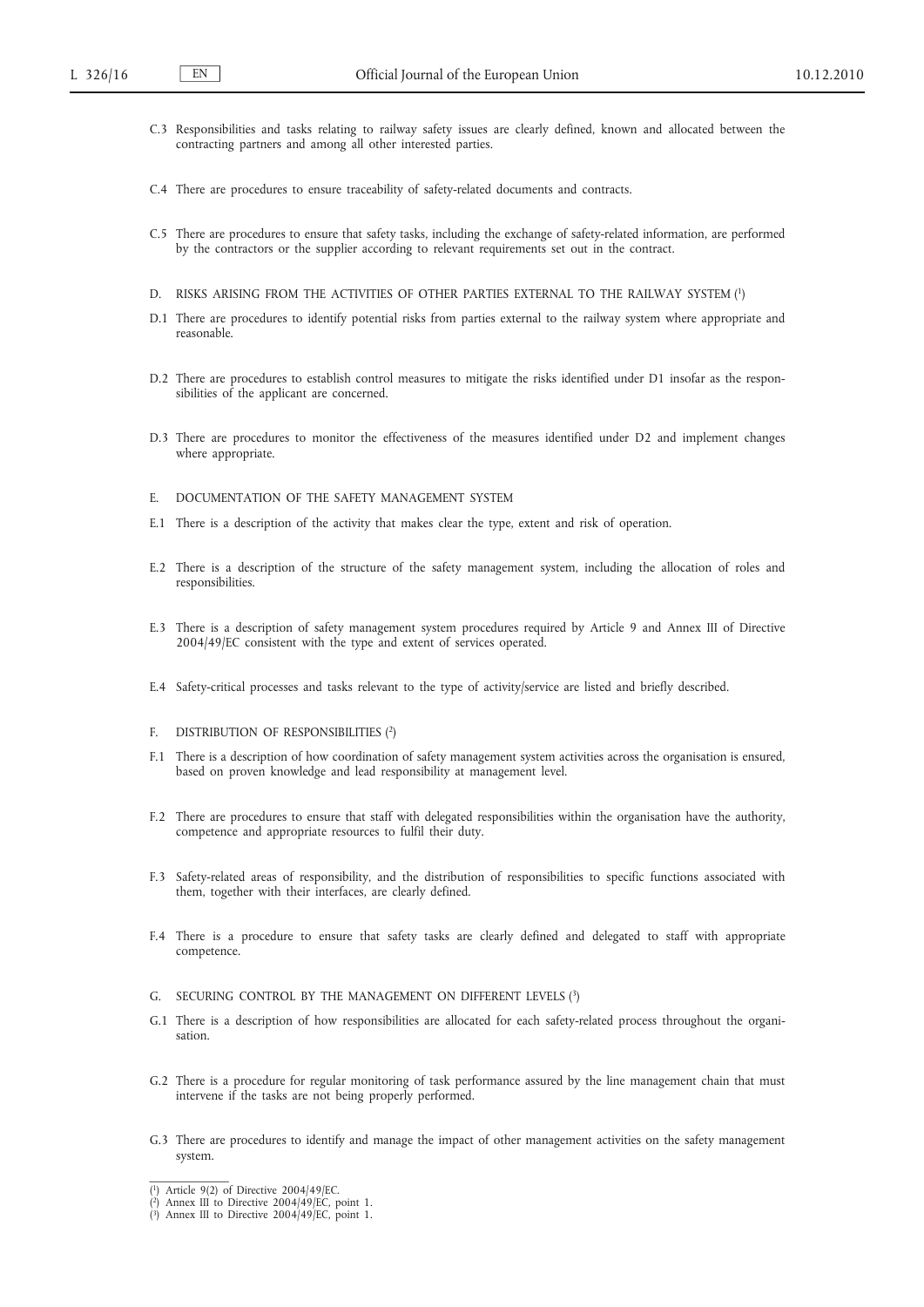- G.4 There are procedures to hold those with a role in the management of safety accountable for their performance.
- G.5 There are procedures to allocate resources to deliver the tasks under the safety management system.
- H. INVOLVING STAFF AND THEIR REPRESENTATIVES ON ALL LEVELS (1)
- H.1 There are procedures in place to ensure that staff and staff representatives are adequately represented and consulted in defining, proposing, reviewing and developing the safety aspects of operational procedures that may involve staff.
- H.2 Staff involvement and consultation arrangements are documented.
- I. ENSURING CONTINUOUS IMPROVEMENT (2)

There are procedures in place to ensure, where reasonably practicable, the continuous improvement of the safety management system; these shall include:

- (a) procedures for periodic reviews of the safety management system, as found to be necessary;
- (b) procedures for describing arrangements to monitor and analyse relevant safety data;
- (c) procedures for describing how identified shortcomings are rectified;
- (d) procedures for describing the implementation of new safety management rules based on development and lessons learnt;
- (e) procedures for describing how internal audit findings are used to bring about improvement in the safety management system.
- J. SAFETY POLICY APPROVED BY THE ORGANISATION'S CHIEF EXECUTIVE AND COMMUNICATED TO ALL STAFF (3)
	- A document describing the organisation's safety policy exists and is:
	- (a) communicated and made available to all staff, e.g. via the organisation's intranet;
	- (b) appropriate to the type and extent of service;
	- (c) approved by the organisation's chief executive.
- K. QUALITATIVE AND QUANTATIVE TARGETS OF THE ORGANISATION FOR MAINTAINING AND ENHANCING SAFETY, AND PLANS AND PROCEDURES FOR REACHING THESE TARGETS (4)
- K.1 There are procedures to determine relevant safety targets in line with the legal framework, and there is a document stating these targets.
- K.2 There are procedures to determine relevant safety targets consistent with the type and extent of the railway operations covered and the relevant risks.
- K.3 There are procedures to regularly assess overall safety performance in relation to the organisation's corporate safety targets and to those established on member state level.

<sup>(</sup> 1) Annex III to Directive 2004/49/EC, point 1.

<sup>(</sup> 2) Annex III to Directive 2004/49/EC, point 1. ( 3) Annex III to Directive 2004/49/EC, point 2(a). ( 4) Annex III to Directive 2004/49/EC, point 2(b).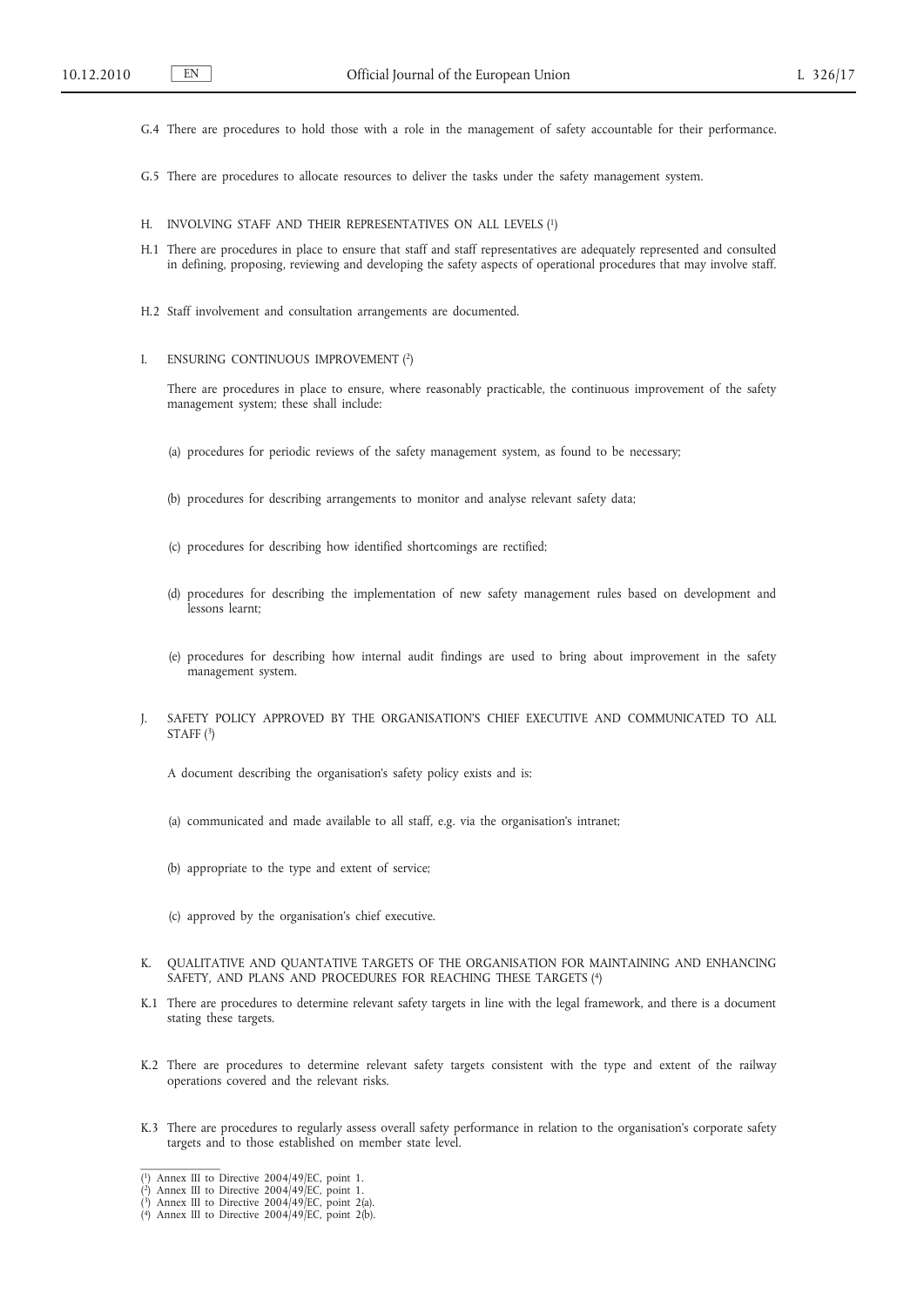- K.4 There are procedures in place to regularly monitor and review operational arrangements by:
	- (a) collecting relevant safety data to derive trends in safety performance and assess compliance with targets;
	- (b) interpreting relevant data and implementing necessary changes.
- K.5 There are procedures in place by the railway undertaking to develop plans and procedures for reaching its targets.
- L. PROCEDURES TO MEET EXISTING, NEW AND ALTERED TECHNICAL AND OPERATIONAL STANDARDS OR OTHER PRESCRIPTIVE CONDITIONS (1)
- L.1 For safety related requirements relevant to the type and extent of operations, there are procedures for:
	- (a) identifying these requirements and updating relevant procedures to reflect changes made to them (change control management);
	- (b) implementing them;
	- (c) monitoring compliance with them;
	- (d) taking actions when non-compliance is identified.
- L.2 There are procedures in place to ensure that the right staff, procedures, specific documents, equipment and rolling stock are used for the purpose intended.
- L.3 The safety management system has procedures in place to ensure that maintenance is carried out according to the relevant requirements.
- M. PROCEDURES AND METHODS FOR CARRYING OUT RISK EVALUATION AND IMPLEMENTING RISK CONTROL MEASURES WHENEVER A CHANGE OF THE OPERATING CONDITIONS OR NEW MATERIAL IMPOSES NEW RISKS ON THE INFRASTRUCTURE OR ON OPERATION (2)
- M.1 There are management procedures for changes in equipment, procedures, organisation, staffing or interfaces.
- M.2 There are risk assessment procedures to manage changes and to apply the common safety method on risk evaluation and assessment as set out in Commission Regulation (EC) No  $352/2009$  (3) when required.
- M.3 The railway undertaking has procedures in place to feed the results of risk assessment into other processes within the organisation and make them visible to relevant staff.
- N. PROVISION OF STAFF TRAINING PROGRAMMES AND SYSTEMS TO ENSURE THAT THE STAFF COMPETENCE IS MAINTAINED AND TASKS CARRIED OUT ACCORDINGLY (4)
- N.1 There is a competence management system that includes at least:
	- (a) identification of the knowledge and skills required for safety related tasks;
	- (b) selection principles (basic educational level, mental aptitude and physical fitness required);
	- (c) initial training and certification of acquired competence and skills;
	- (d) ongoing training and periodical update of existing knowledge and skills;
	- (e) periodic checks of competence where appropriate;

<sup>(</sup> 1) Annex III to Directive 2004/49/EC, point 2(c). ( 2) Annex III to Directive 2004/49/EC, point 2(d). ( 3) OJ L 108, 29.4.2009, p. 4. ( 4) Annex III to Directive 2004/49/EC, point 2(e).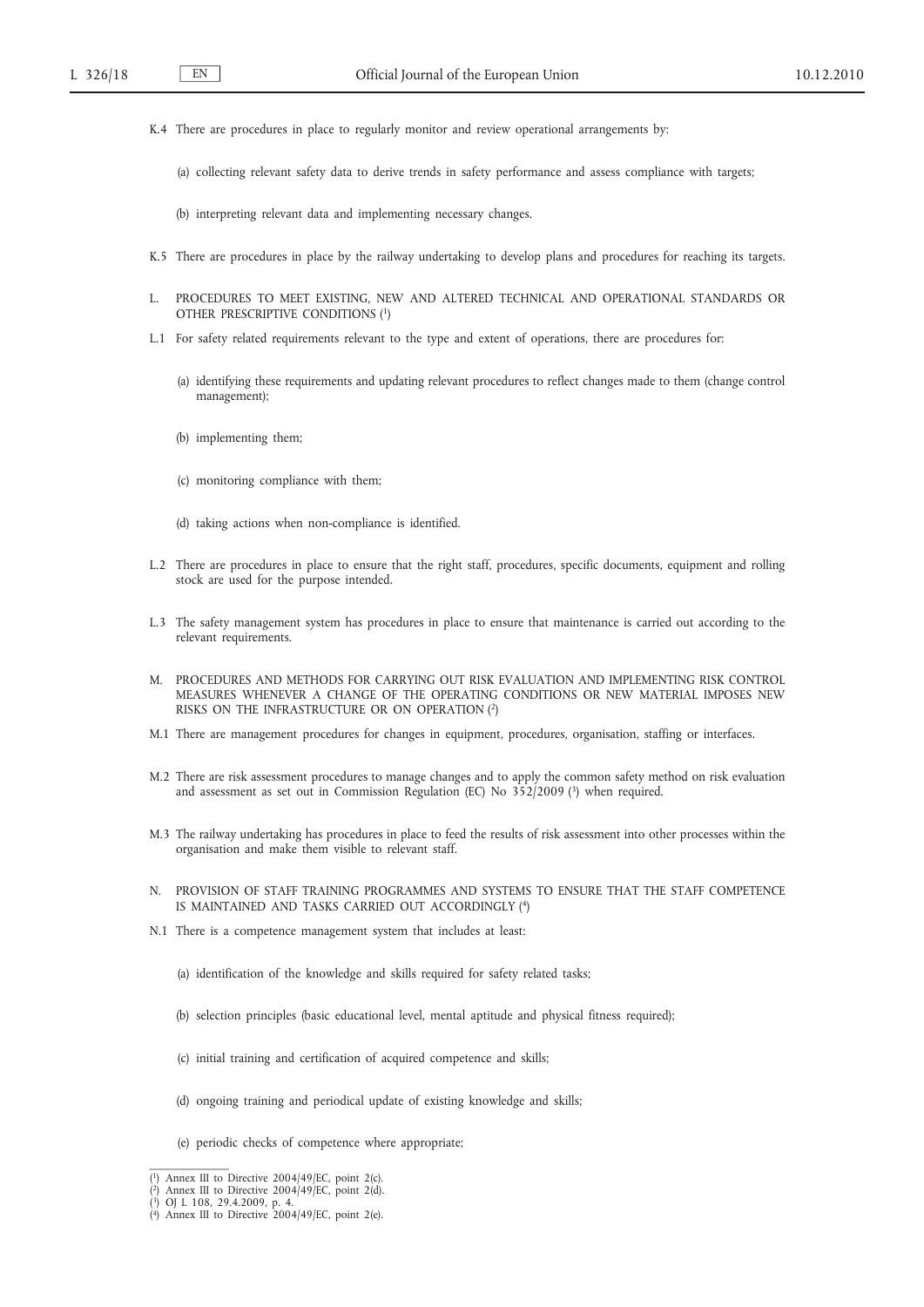- (f) special measures in case of accidents/incidents or long absence from work, as required/where appropriate;
- (g) specific safety management system training for staff directly involved in ensuring that the safety management system works.
- N.2 There are procedures within the competence management system providing for:
	- (a) the identification of posts that perform safety tasks;
	- (b) the identification of posts that entail responsibilities for taking operational decisions within the safety management system;
	- (c) staff to have the necessary knowledge, skills and aptitude (medical and psychological) appropriate to their tasks and periodically undergo retraining;
	- (d) allocating staff with the competence appropriate to relevant tasks;
	- (e) monitoring how tasks are performed and implementing corrective actions where required.
- O. ARRANGEMENTS FOR THE PROVISION OF SUFFICIENT INFORMATION WITHIN THE ORGANISATION AND, WHERE APPROPRIATE, BETWEEN ORGANISATIONS OPERATING ON THE SAME INFRASTRUCTURE (1)
- O.1 There are procedures to ensure that:
	- (a) staff have knowledge and understanding of the safety management system and information is easily accessible; and
	- (b) appropriate documentation on the safety management system is given to relevant safety personnel.
- O.2 There are procedures to ensure that:
	- (a) key operational information is relevant and valid;
	- (b) staff are aware of its existence before it is applied;
	- (c) it is available to staff and where required copies are formally given to them.
- O.3 There are arrangements in place for the sharing of information between railway organisations.
- P. PROCEDURES AND FORMATS FOR DOCUMENTING SAFETY INFORMATION, AND DESIGNATION OF A PROCEDURE FOR CONFIGURATION CONTROL OF VITAL SAFETY INFORMATION (2)
- P.1 There are procedures to ensure that all relevant safety information is accurate, complete, consistent, easy to understand, appropriately updated, and duly documented.
- P.2 There are procedures to:
	- (a) format, generate, distribute and manage control of changes to all relevant safety documentation;
	- (b) receive, collect and store all relevant documentation/information on paper or by other registration systems.
- P.3 There is a procedure for configuration control of vital safety information.

<sup>(</sup> $\alpha$ ) Annex III to Directive 2004/49/EC, point 2(f).<br>( $\alpha$ ) Annex III to Directive 2004/49/EC, point 2(g).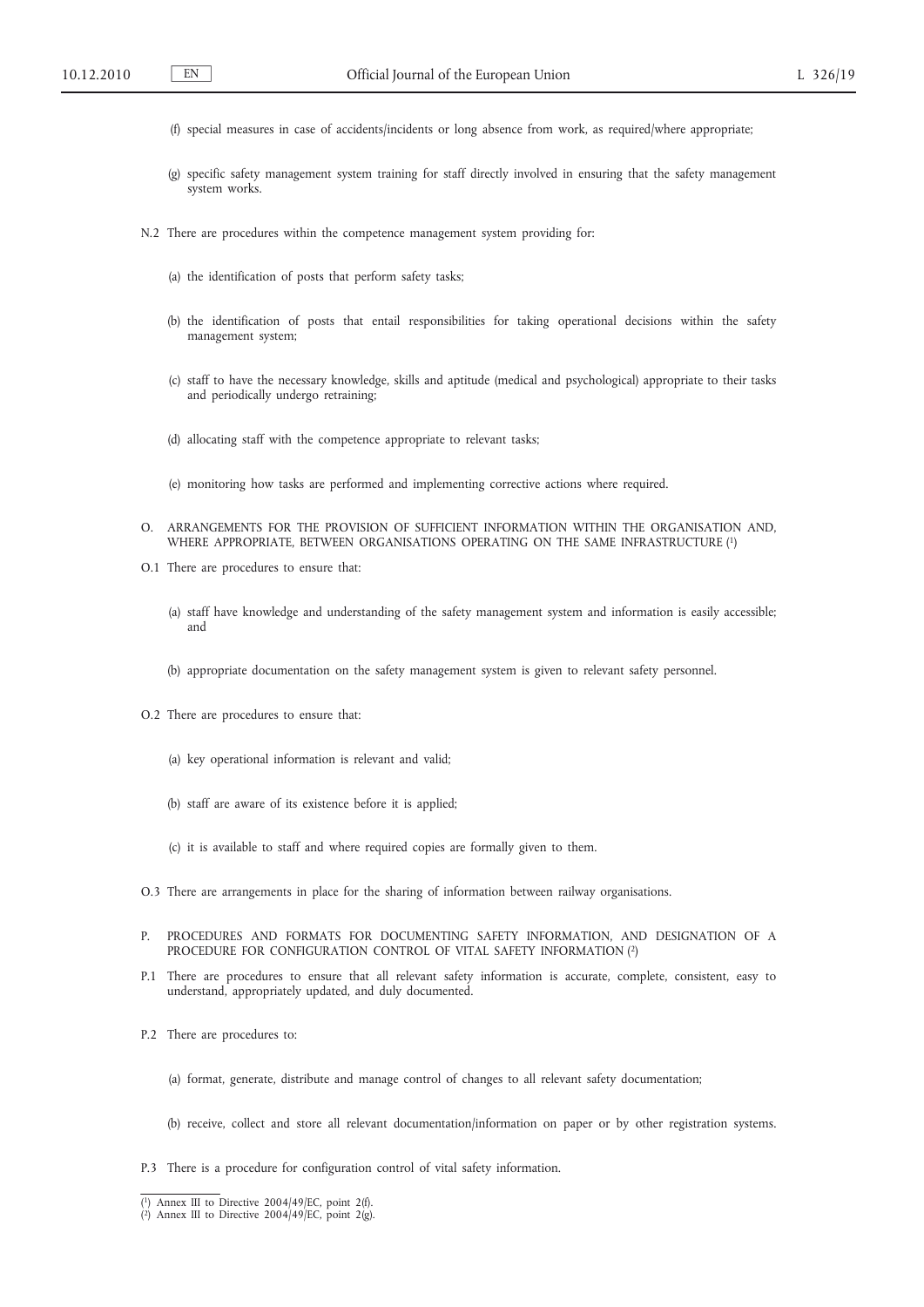- Q. PROCEDURES TO ENSURE THAT ACCIDENTS, INCIDENTS, NEAR MISSES AND OTHER DANGEROUS OCCUR-RENCES ARE REPORTED, INVESTIGATED AND ANALYSED AND THAT NECESSARY PREVENTIVE MEASURES ARE TAKEN (1)
- Q.1 There are procedures to ensure that accidents, incidents, near misses and other dangerous occurrences:
	- (a) are reported, logged, investigated and analysed;
	- (b) are reported, as required by relevant legislation, to national bodies.
- Q.2 There are procedures to ensure that:
	- (a) recommendations from the national safety authority, from the national investigating body, and from industry/ internal investigations are evaluated and implemented if appropriate or mandated;
	- (b) relevant reports/information from other railway undertakings, infrastructure managers, entities in charge of maintenance and railway vehicle keepers are considered and taken into account.
- Q.3 There are procedures for relevant information relating to the investigation and causes of accidents, incidents, near misses and other dangerous occurrences to be used to learn and, where required, to adopt preventive measures.
- R. PROVISION OF PLANS FOR ACTION AND ALERTS AND INFORMATION IN CASE OF EMERGENCY, AGREED UPON WITH THE APPROPRIATE PUBLIC AUTHORITIES (2)
- R.1 A document identifies all types of emergency, including degraded operations, and there are procedures in place to identify new ones.
- R.2 There are procedures in place to ensure that, for each identified type of emergency:
	- (a) the emergency services can be promptly contacted;
	- (b) the emergency services are provided with all relevant information both in advance, to prepare their emergency response, and at the time of an emergency.
- R.3 The roles and responsibilities of all parties are identified and set out in a document.
- R.4 Plans for action, alerts and information exist and include:
	- (a) procedures to alert all staff with responsibility for emergency management;
	- (b) arrangements to communicate these to all parties, including emergency instructions for passengers;
	- (c) arrangements for contacting competent staff immediately so they can take any decisions required.
- R.5 There is a document describing how resources and means have been allocated and how training requirements have been identified.
- R.6 There are procedures in place to re-establish normal operating conditions as soon as possible.
- R.7 There are procedures for testing emergency plans in cooperation with other parties to train staff, test procedures, identify weak points and verify how potential emergency situations are managed.
- R.8 There are procedures to ensure that competent staff in charge (particularly relating to dangerous goods services), with adequate language skills, can be contacted easily and without delay by the infrastructure manager.

<sup>(</sup> 1) Annex III to Directive 2004/49/EC, point 2(h). ( 2) Annex III to Directive 2004/49/EC, point 2(i).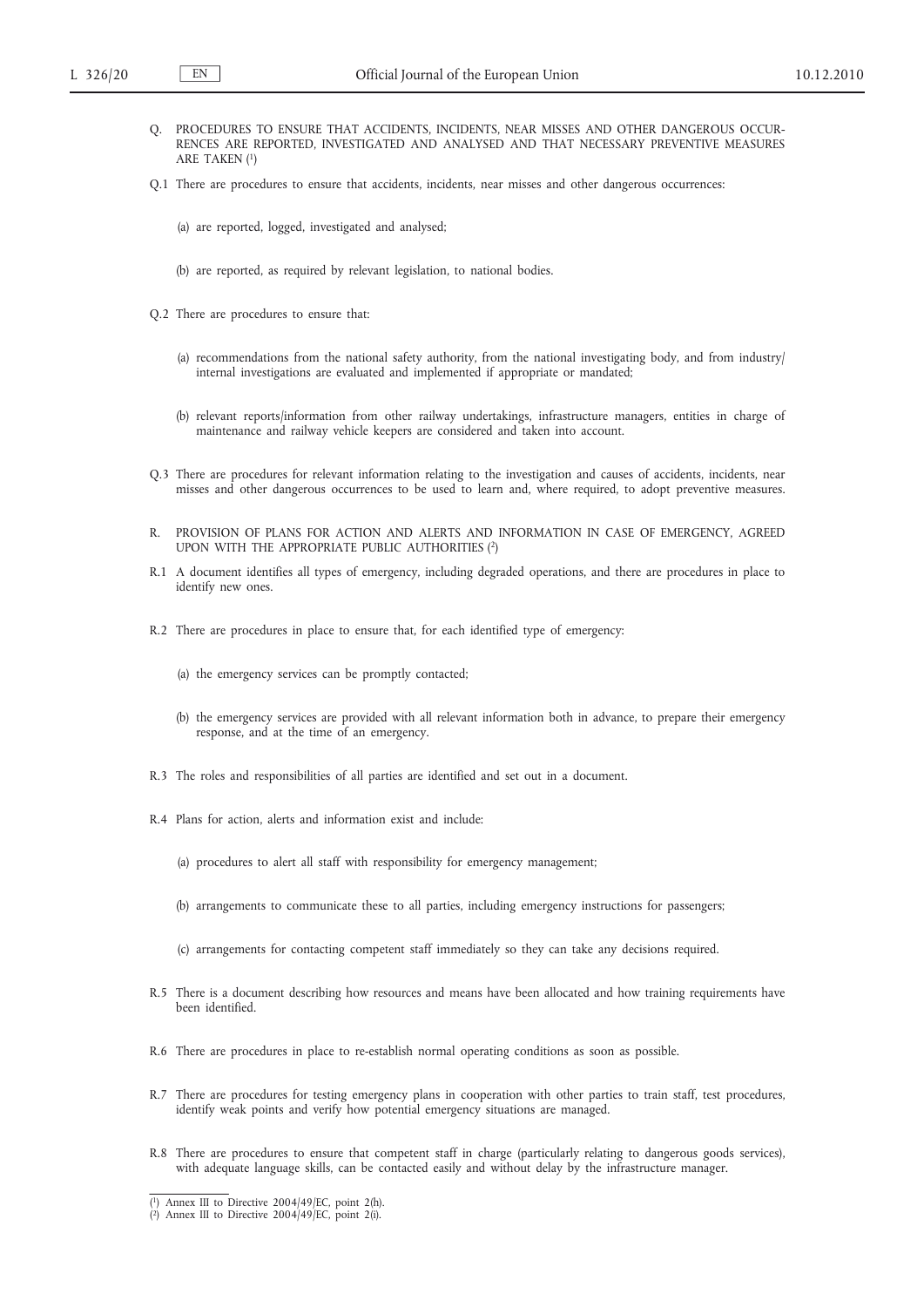- R.9 There is a procedure to contact the entity in charge of maintenance or the railway vehicle keeper in the event of an emergency.
- S. PROVISIONS FOR RECURRENT INTERNAL AUDITING OF THE SAFETY MANAGEMENT SYSTEM (1)
- S.1 There is an internal auditing system which is independent and impartial and which acts in a transparent way.
- S.2 There is a schedule of planned internal audits which can be revised depending on the results of previous audits and monitoring of performance.
- S.3 There are procedures in place to identify and select suitably competent auditors.
- S.4 Procedures are in place to:
	- (a) analyse and evaluate the results of the audits;
	- (b) recommend follow-up measures;
	- (c) follow up the effectiveness of measures;
	- (d) document the execution of audits and the results of audits.
- S.5 There are procedures to ensure that senior levels of the management chain are aware of the results of audits and take overall responsibility for implementation of changes to the safety management system.
- S.6 There is a document showing how audits are planned in relation to routine monitoring arrangements to ensure compliance with internal procedures and standards.

<sup>(</sup> 1) Annex III to Directive 2004/49/EC, point 2(j).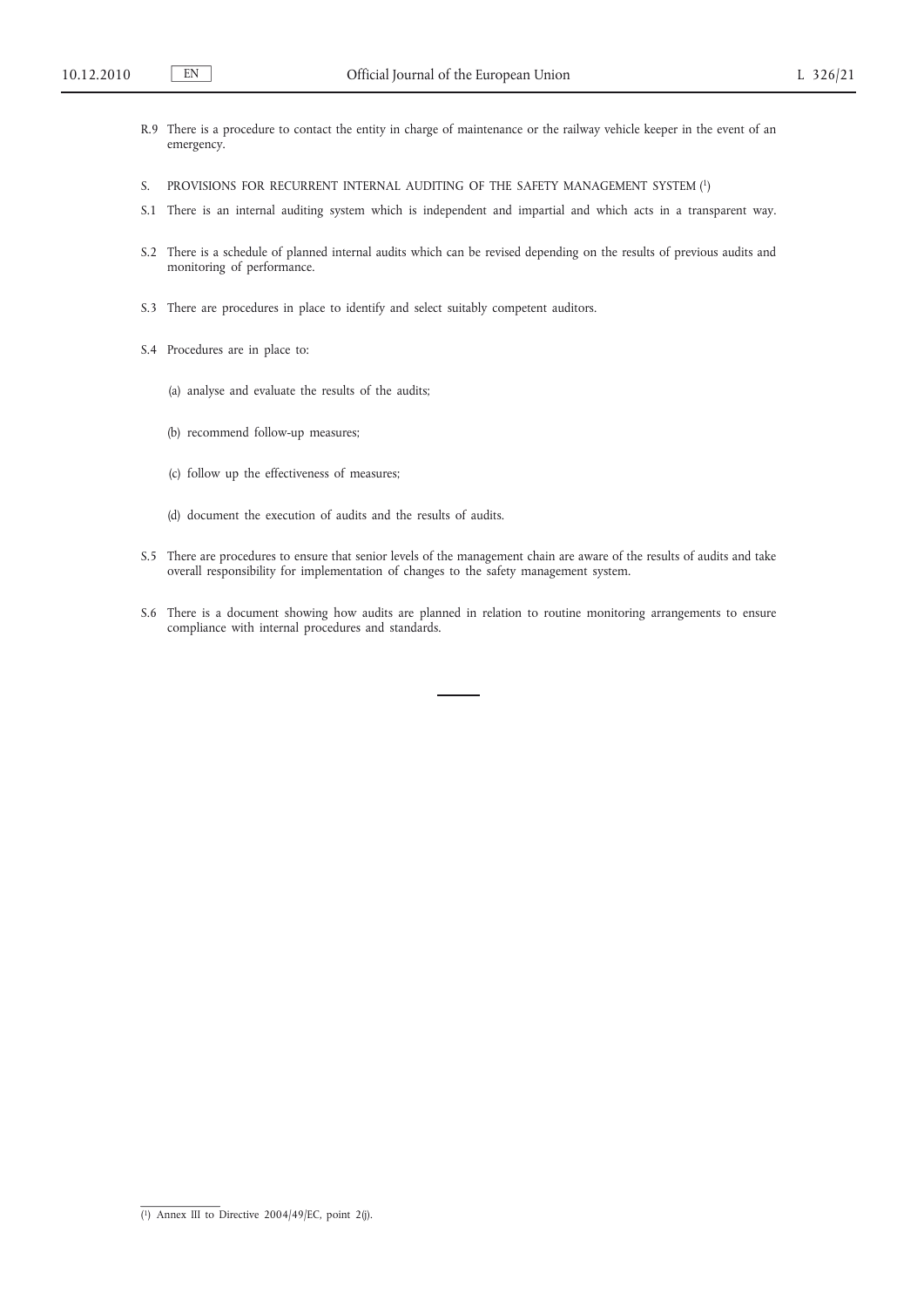#### *ANNEX III*

## **Criteria for assessing conformity with the requirements for obtaining safety certificates to be issued in accordance with Article 10(2)(b) of the Directive 2004/49/EC**

#### **GENERAL**

The service for which a Part B certificate is being sought is outlined and there is a description of how the railway undertaking's generic procedures devised in support of its certificate issued in accordance with Article 10(2)(a) of Directive 2004/49/EC are applied to develop all the arrangements (including allocation of resources) put in place to deliver the service.

- A. COMPLIANCE WITH NETWORK-SPECIFIC RULES (1)
- A.1 There are documents containing results to show that the specific rules and specific risks associated with operating on the network for which a Part B application is being submitted have been considered and to show that the railway undertaking can comply with any network-specific rules and any exceptions to or derogations from those rules.
- A.2 Network interfaces with other parties involved in railway operation on the network concerned are identified.
- A.3 There are documents showing how the railway undertaking will interact with the infrastructure manager (IM) for the network and other railway undertakings operating on the network, including details on how information is shared.
- A.4 There are documents showing how the railway undertaking will deal with emergency situations, including coordination with the infrastructure manager and the relevant public authorities.
- A.5 There are documents identifying any specific accident/incident investigation rules and showing that the applicant can comply with them.
- B. COMPLIANCE WITH NETWORK-SPECIFIC REQUIREMENTS FOR STAFF COMPETENCE (2)
- B.1 The documentation demonstrates that the applicant's safety management system contains a competence management system to:
	- (a) identify the categories of staff (employed or contracted) involved in providing the service and
	- (b) deliver competent staff for the network concerned, especially for those staff who are asked to undertake a variety of tasks and assure certification where appropriate.
- B.2 The documentation demonstrates that there are arrangements put in place to organise the day-to-day work of the staff to ensure that safety-related tasks are carried out and that staff are assigned to appropriate tasks.
- B.3 The documentation demonstrates the applicant's ability to produce documents to be used in training the relevant staff and its ability to ensure that the documents will be accurate, be kept up to date and be in a language and terminology understood by the staff who need to use them.
- C. COMPLIANCE WITH NETWORK-SPECIFIC REQUIREMENTS FOR MANAGEMENT OF ROLLING STOCK (3)
- C.1 In the documentation, the types of rolling stock to be used on the specific network and the type of operations to be conducted are clearly indicated.
- C.2 The documentation outlines how the railway undertaking complies with any operational restrictions placed on the type of rolling stock used on the network.

<sup>(</sup> 1) Annex IV to Directive 2004/49/EC, first indent.

<sup>(</sup> 2) Annex IV to Directive 2004/49/EC, second indent. ( 3) Annex IV to Directive 2004/49/EC, third indent.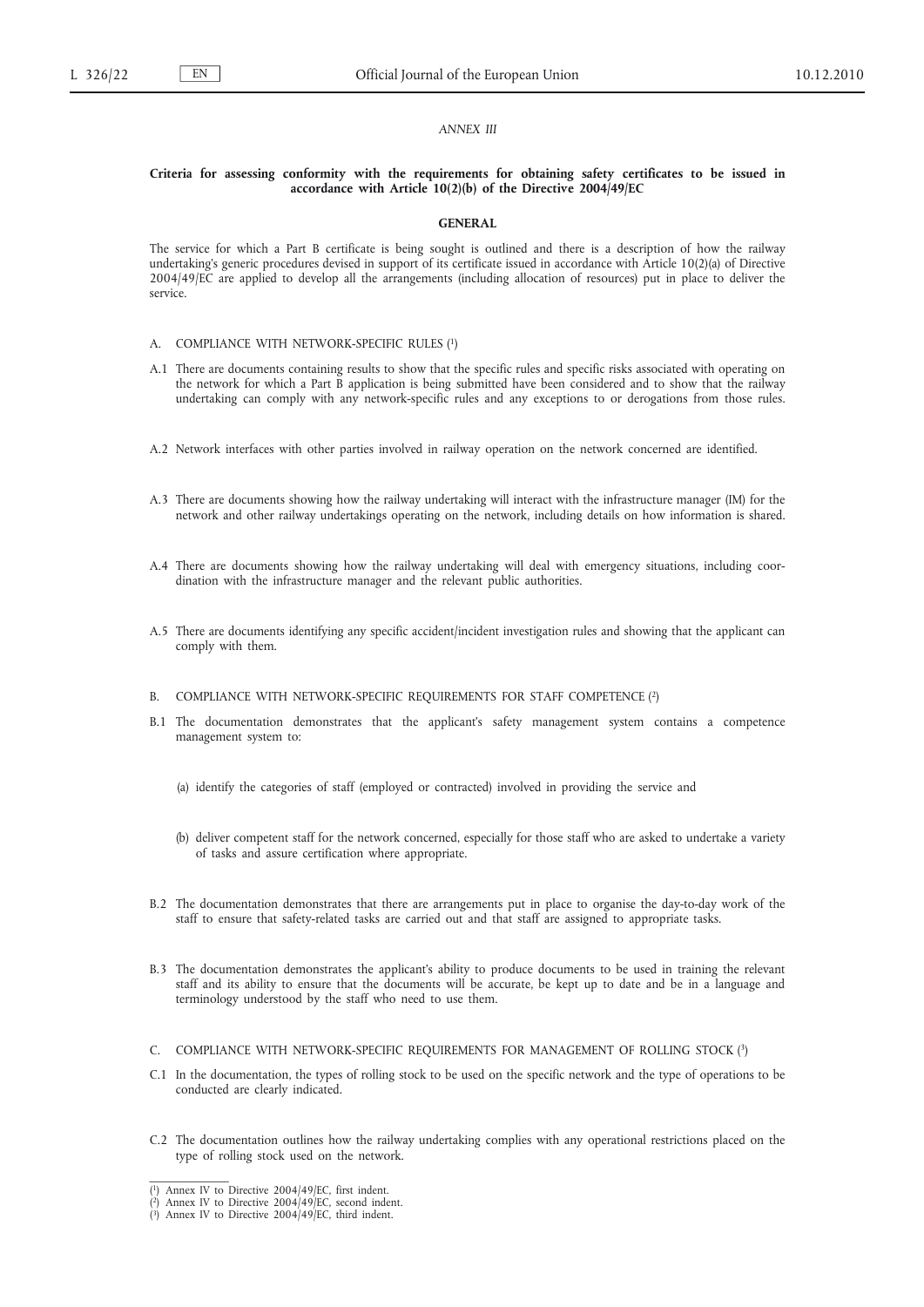- C.3 In the documentation, any additional maintenance requirements for the network concerned are identified and appropriate arrangements for maintenance are in place.
- C.4 In the documentation, any additional requirements to manage rolling stock incidents for the network concerned are identified and appropriate arrangements are put in place.